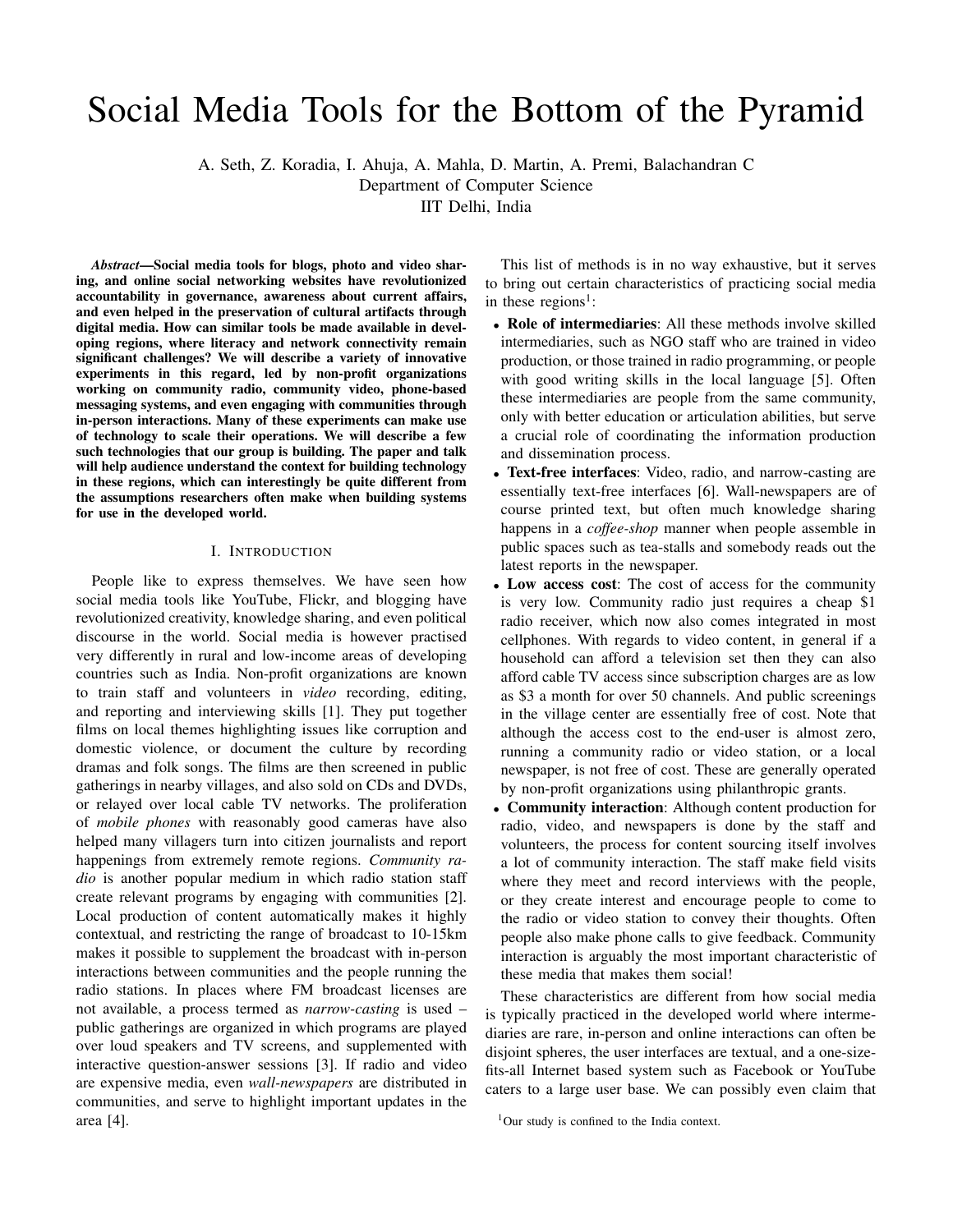



(a) Studio & control room (b) Mixer connections

Fig. 1. Community radio station setups

it is harder to practice social media among rural and lowincome communities because of the wide heterogeneity in access methods, and other factors such as price consciousness, poor literacy, and high levels of personal involvement required on part of the intermediaries.

Although these set of characteristics may or may not be general principles for social media solutions in rural and lowincome environments, they do raise several questions. Since a lot of the systems involve intermediaries, can technology be used to improve the efficiency of these intermediaries? Can it make community interaction smoother? Can alternate social media systems be put in place that reduce the role of intermediaries but continue to preserve easy accessibility and community interaction? Does cross-linking across communities lead to interesting dynamics? Our group has approached such questions with an open mind, and in this paper we describe a number of related projects on which we are working. We first describe our work on making it easier to run community radio stations in rural areas. This is followed by our efforts on using mobile phones for community interaction. A network architecture is then outlined to help different radio and video stations share content and learn from each other. Finally, we outline some thoughts on building non-intermediated systems that can be directly used by rural communities.

# II. COMMUNITY RADIO

Community radio stations are short range FM stations that cater to the information needs of communities living in the surrounding areas. These stations are typically setup and operated by non profit organizations or the local communities themselves. A small team of staff and volunteers is trained on content production and script writing, and makes trips into the neighboring villages to actively solicit feedback and participation from the community. Fig. 1 shows a typical CR station setup – a recording studio that is sound proofed using locally available material, and an adjoining control room with computers for audio editing and playout. The actual broadcast happens by connecting the audio playing out from a computer to an FM transmitter.

Our field visits to CR stations in India revealed several inefficient workflows that could be improved through the right technological interventions, and make it easier for the staff and volunteers to run CR stations.

• The stations in India were using media players such as

Winamp and iTunes to schedule programs; this did not allow the station operator to manage time slots of when to speak live on air, or to easily ensure that, for example, a morning prayer which needs to be telecast at 8am is actually telecast exactly at that time.

- Content was stored in Windows folders, often distributed across multiple machines, making search and retrieval hard and heavily reliant on personal memory. If somebody were to leave a station, the remaining staff found it hard to locate content that that person was managing.
- The amount of moving parts in the station were plenty. Different sets of headphones were needed to listen to archived programs, or to monitor what was going live on air, or to receive phone calls. Mixer settings often also had to be changed during live transmission. This not only made the transmission error prone, but the complexity also made the configuration hard to debug in case an audio cable was accidently pulled out or a wrong knob on the mixer was turned.
- Telephony was cumbersome because significant manual operations had to be performed on the mixer to archive the call or put it on air. Many stations were in fact recording phone calls by just holding the phone next to a handheld recorder. Conferencing was also hard because different phone instruments with audio-taps were required, and muting/unmuting callers in real time was chaotic to manage. Conferencing could otherwise have been quite helpful if, for example, agricultural experts would remain dialed-in while listeners made calls to ask questions.

Our goal here was to create a system that would make it easier for the CR staff and volunteers to run the station – efficiency improvements would leave them with more time to focus on important issues such as the actual quality and format of the radio content. And additional features such as SMS and conferencing could lead to new ideas for programs and audience interaction. With these thoughts in mind, we designed the Gramin Radio Inter Networking System (GRINS) which is currently in use in eight community radio stations in India, and slated for more deployments in the near future. We are currently monitoring the usage of GRINS to see how much direct impact it can actually bring to the station, and indirect impact to the community.

# *A. GRINS overview*

GRINS provides a single console to perform a large variety of operations. This includes the ability to schedule playout of programs on air, listen to archived programs while another program is playing, speak live on air and record the live speech, and monitor the broadcast audio on headphones. Telephony integration is seamless: through the same GRINS console the radio jockey can receive and make phone calls, record phone conversations, and handle conferencing. A contact manager is also integrated to maintain a community database of listeners and callers. Content management is made efficient by annotating programs with metadata, and exposing by a faceted metadata search to find programs [7]. Extensive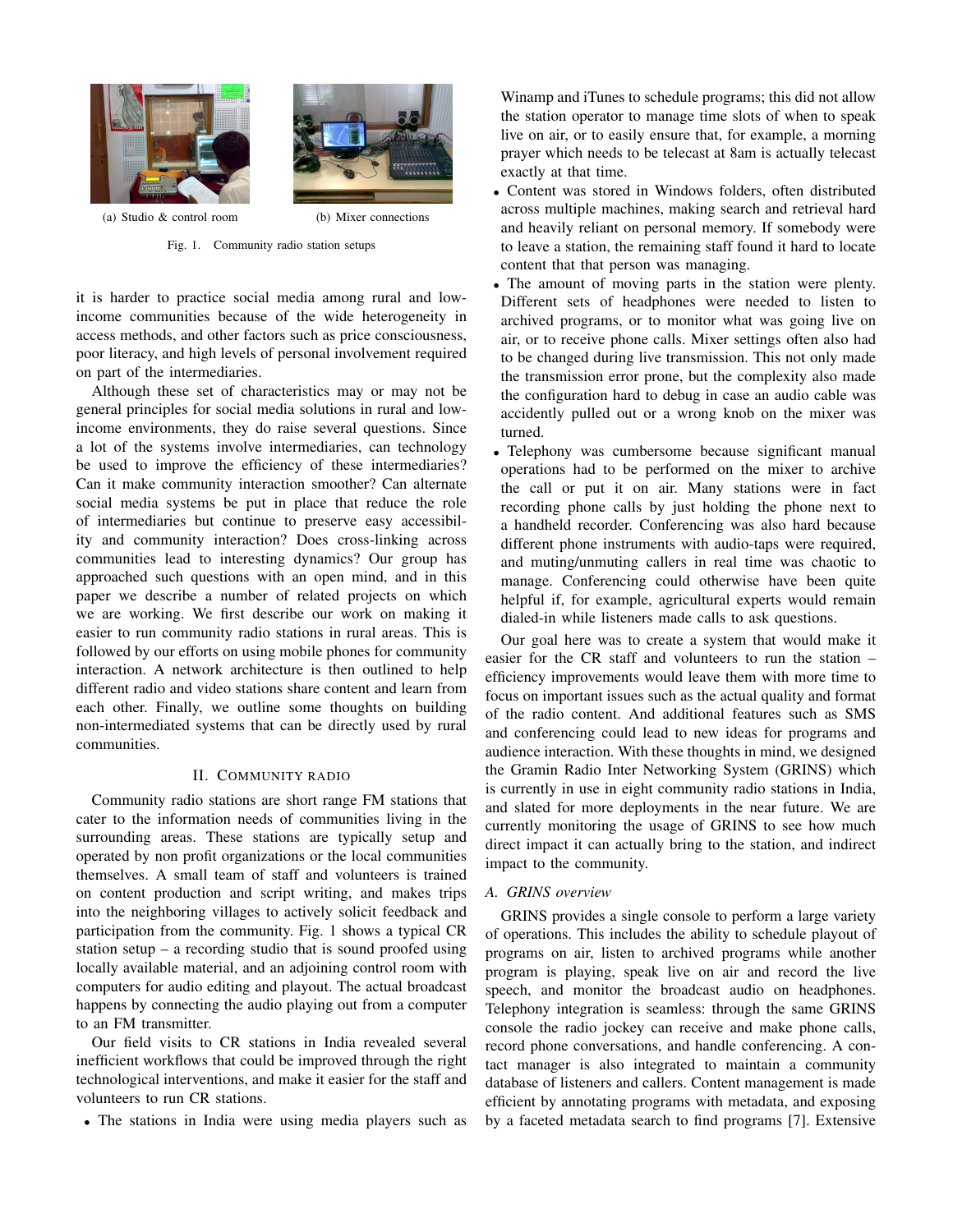diagnostic checks are also in-built to detect problems or faulty configurations.



Fig. 2. A radio station setup using GRINS: The single board computer (SBC) running GRINS is connected to the mixer, which is in turn connected to the transmitter. Telephony adapter allows connecting PSTN line to the SBC

We are also building SMS processing and IVR capability in GRINS, to enable applications like automated feedback collation and polling to help the radio station know its audience better.

Figure 2 shows the schematic of how a *GRINS SBC* typically plugs into a radio station in a single machine configuration. The GRINS playout soundcard and an external microphone connect to the inputs of an audio mixer for broadcast, and the combined mixer output goes to the FM transmitter. A duplicate of the mic feed is also brought into GRINS for archival. Similarly, a duplicate of the broadcast feed (∼ monitor feed) is brought in separately through a different sound card, and directed to the headphones. The same headphones are also used to listen to archived audio, so that the operator does not have to physically change over to a different set of headphones to listen to different streams.

An Analog Telephony Adapter (ATA) is used to connect a PSTN line to the GRINS SBC. The operator can pick up the call through the GRINS console itself, and talk to the caller using the same headphone and mic. The call is automatically archived, and can also be put live on air by redirecting both the incoming and outgoing telephony audio streams to the playout soundcard in GRINS. Conferencing is supported if the station has multiple phone lines. Finally, all recorded content can be tagged and made available through a single library interface.

The GRINS user interface hides all this complexity. The simple interface and workflows are now being used on a regular basis in our deployments by even highschool graduated radio station staff who have never had significant prior exposure to computers.

# *B. GRINS usage*

Although GRINS has been in consistent use in the field since only the last few months, we have come across a few anecdotes where it has been helpful. At a deployment with a migrant worker community, the telephony feature was used to call into the station and do live broadcasts of traffic situations in the city. Broadcasts were also made of telephonic interviews with police officials; these interviews are otherwise hard to come by because government officials rarely take out time to come to the radio station for interviews. At a rural deployment, a similar technique was used to broadcast community meetings in which decisions were taken about construction projects that should be floated in the village. This helped increase transparency of the decision making process. The conferencing feature was also useful to run live question and answer sessions – the station would dial-out to experts and invite questions from the audience. At another remote rural deployment, the Internet streaming feature proved useful for the parent non-profit organization to monitor the content that was being broadcast on air. Similarly, categorizing and searching content by facets was helpful to draw out reports and statistics about women related and health related programs that were telecast earlier. At another station which wanted to broadcast 24 hours, the scheduling features of GRINS were helpful to ensure timely broadcast of certain featured programs. Finally, diagnostics proved useful to detect a certain bug that caused disk usage to rapidly increase, but this was corrected through a patch we remotely installed.

We are currently studying logs from different deployments to observe differences in usage behavior, and get hints on which features work and which do not.

#### *C. Technical challenges*

Behind the simple interface is a snarl of software and hardware. Significant technical challenges needed to be solved to get GRINS running in a robust manner [8].

We wanted to keep costs as low as possible to reduce the entry barrier for radio stations to use GRINS and simplify their workflows. Commodity hardware such as Intel Atom 1.6 GHz boards were at the right price point, but being able to handle three soundcards and LAN communication proved to be a challenge for such underpowered processors. It often led to interrupt misses that would skip audio samples and create dissonance in the broadcast audio. Latency was another issue if audio coming in through the phone was to be routed on air, or to the soundcard connected to the headphones. We created novel experimental setups to profile resource consumption at different layers – driver, codec, resampling, application – and analyzed the behavior to uncover bottlenecks in the system. This helped us discover and solve several bugs in open-source software that we were using, and to alter parameters such as buffer sizes and interrupt interarrival times so that audio quality was not compromised.

Another constraint imposed during deployment was that different CR stations required fairly different setups. For example, newly established CR stations with limited funds preferred to perform all their tasks on a single low-end machine, but older or bigger stations wanted to handle many phone lines in parallel and manage a large content database requiring a more extensive setup. Similarly, we saw that stations that had been running since a while and had become comfortable with their ways of recording or editing audio programs, did not want to change their processes drastically. This normally had to do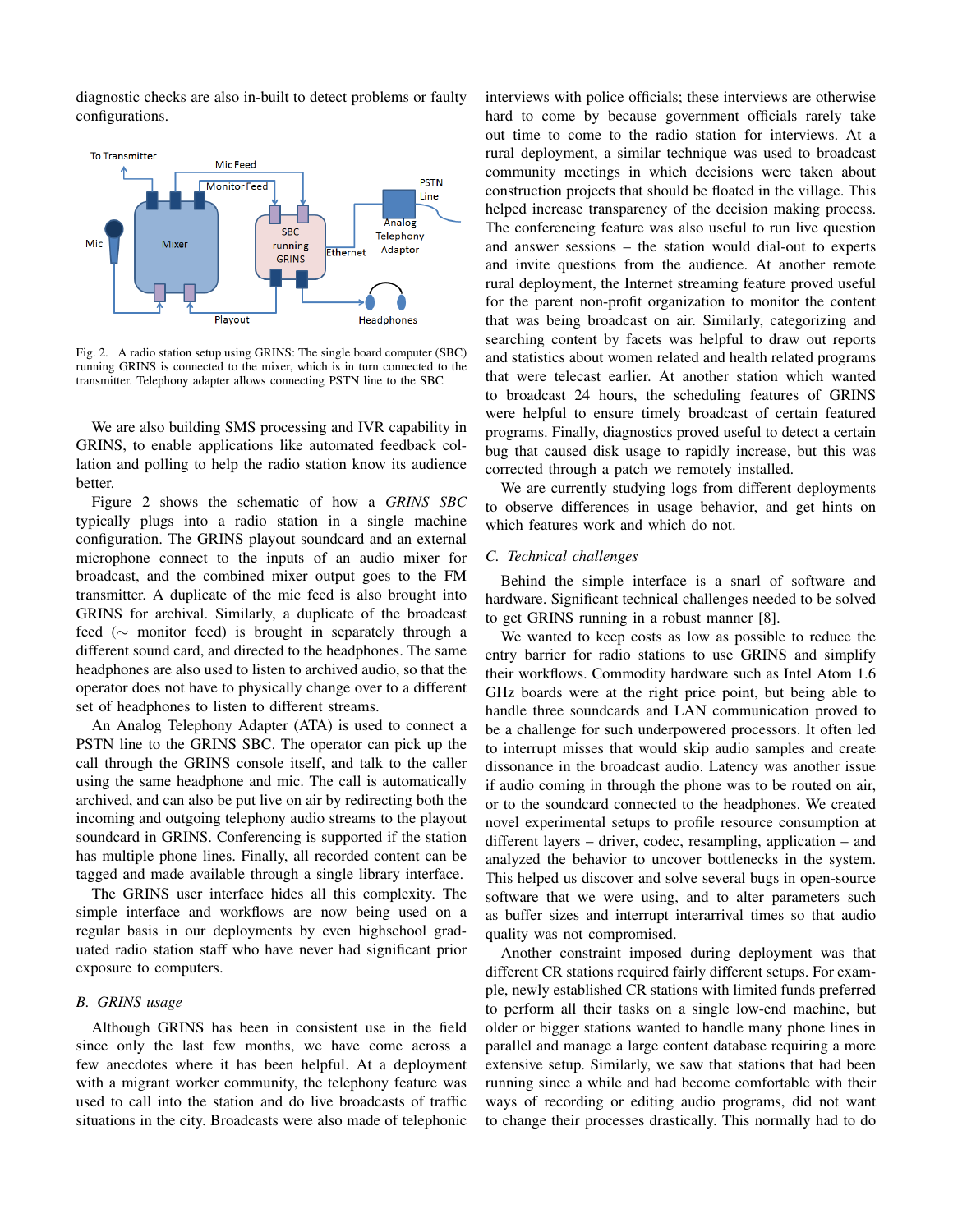

Fig. 3. Neeru, a community video reporter, gearing for a shoot. And a screening in progress.

with continuing to use Windows and to not shift to Ubuntu on the playout machine as required by GRINS. We solved these issues by designing GRINS in a service oriented manner. Playout, archiving, telephony, library, etc, are all different services that can be run on one machine or off different machines, and use a simple IPC mechanism to communicate with each other. Except the telephony service that runs only on Ubuntu, the rest of the services are portable. This service oriented architecture thus brought in both fault isolation and also enabled us to run some services on Windows and others on the GRINS SBC, depending upon specific requests of different radio stations.

We mentioned earlier the problem of diagnosing faults or careless misconfigurations in radio station setups. Since GRINS is closely integrated into the setups, this gave us an opportunity to build tools that can effectively test almost all parts of the radio station and accurately identify the point of failure. We did this by developing a formal way to represent a radio station setup using Prolog, and then infer faults based on the results of different automated tests [9]. We also found that not all setups were entirely *debugable*, but left over some amount of ambiguity in locating the fault. We used this to develop a metric for *debugability*, which could be used to compare different setups with each other. This can be handy because the flexibility of GRINS actually allows us to deploy it in different configurations, and such metrics could in fact help evaluate trade offs between cost and debugability to choose configurations.

Our involvement with community radio so far has convinced us that there is definitely room for technical innovations to simplify operations, but these innovations cannot be done blindly. It is essential to closely observe workflows and gather insights into inefficiencies with current ways of working, and only then build suitable technology to address these issues.

#### III. COMMUNITY ENGAGEMENT

Video Volunteers pioneered a revolutionary model for community video. A few youth from the community are identified and trained in the art of documentary film making, right from identifying an issue to research on the issue, understand who should be interviewed, develop a structure, travel and take recordings, and finally put together a coherent story that ties the different parts together. A distribution team then takes this film and organizes public screenings in the neighboring

villages. These screenings are typically held outdoors in the village square or some other central but open space, and are attended by huge crowds often up to 300 people strong. The screenings themselves happen simply through a DVD player, loudspeaker, and a data projector that the video unit staff carry around on their motorbikes. The more interesting part is that the screenings are followed by a call-to-action around the issues addressed in the film, such as against corruption, or better sanitation facilities, or the status of women in the community, etc.

The level of community engagement that such work requires is phenomenal. Currently, Video Volunteers tries to manage this by having people call their video team and ask questions, but this is often sub-optimal because it pulls away the team from their core work, and requires coordination to pass on the contact details of the right expert to deal with the question. Similar challenges also arise with community radio stations and wall-newspaper organizations, or rather with any group that works with a large community. People want to call in to ask questions, give feedback, lodge complaints, report incidents, and hear the experiences of other people. The concerned organization in turn wants to use the feedback, redirect questions to the right authority, and give updates. But all this is hard to do manually.

Our interactions with these organizations made us realize that offline telephony messaging systems such as Spoken Web [10] and Avaaj Otalo [11] could be used to smoothen out community interaction. These systems work off a telephony server that can pick up phone calls, and allows the caller to leave messages. Optionally, other callers can listen to these messages, reply to them, and add their own messages. Essentially these systems can enable a voice message board, which because of being voice-based, becomes accessible to anybody who simply owns a mobile phone and does not even know how to read and write. Pilot projects of these systems were used for agriculture to serve as a local Q&A forum where farmers could answer each other's questions. These projects indeed were an eye-opener on leveraging the accessibility and simplicity of mobile phones as a community interaction mechanism.

These systems are clearly also useful to allow people to simply call in and leave questions or feedback, making it much easier for the community organization to deal with the inputs. We are also enhancing these systems with SMS and an integrated community database. Our idea is that over time the system can intelligently learn different characteristics about callers, such as their profession, or their village, or specific interests in civic matters, or their level of proficiency in different topics. These can be used to send, for example, job updates to daily-wage laborers, or solicit feedback from motivated people on the ground, or track important incidents and occurrences in different areas. We have only recently started prototyping our extensions. Some interesting experiments we intend to do are around solicitation of rating feedback for message ranking, inference of expertise of callers based on their popularity, a tag-based search to browse large message lists over the phone,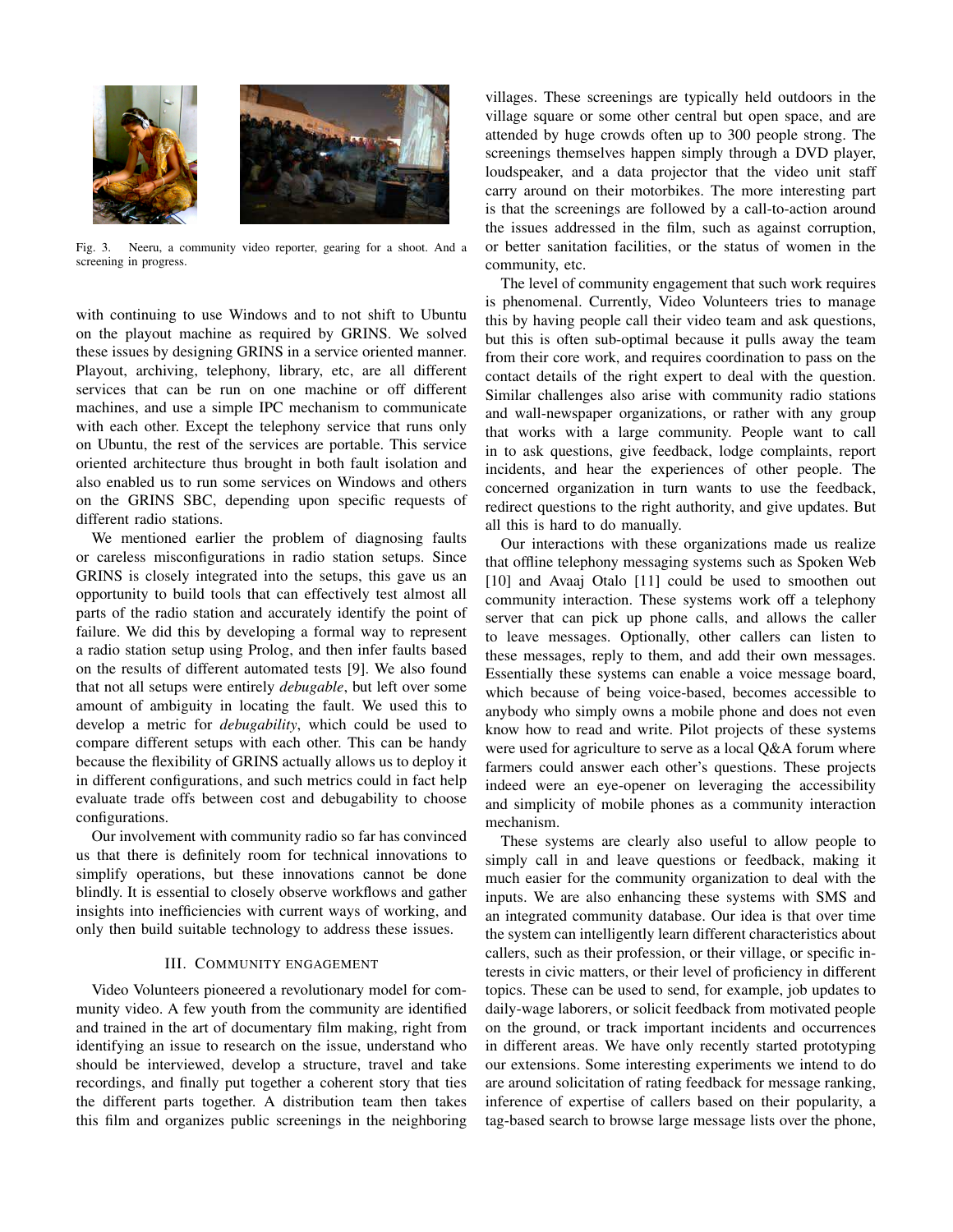and crowdsourcing to transcribe voice messages.

Our field visits have revealed that offline voice applications and community databases can be quite helpful tools for any organization to engage with their communities. We will explore in future detailed nuances of this medium of communication, including to make it more accessible and to be able to mine useful information from the corpus.

# IV. CONTENT SHARING

*"When minds interact, new ideas emerge"* – JCR Licklider and RW Taylor [12].

We noticed that there was significant variation in the format and style of programming followed by different community radio stations. Some stations made highly engaging programs on agriculture by creating characters representing birds, earthworms, and the wind and the rain, etc, to convey information in a drama-like manner. Other stations preferred to use interviews of experts, or a narrative form in their programming. This largely depended on the background of the staff managing the radio station – whether they are from a journalism background or from music and arts, or the organization itself on whether or not it had a prior history of community engagement. We are not aware of studies about the effectiveness of different formats, but we know from our conversations that staff at different stations are definitely keen to learn from each other and experiment with different methods. This is however hard because their parent organizations are often not able to fund trips to other radio stations.

We came across similar needs for community video, and it is only natural that people running community organizations can learn a lot from each other. Content sharing can help address the issue, but poor Internet connectivity in remote and rural areas is a significant barrier. Content sharing may also be hard to do using standard web-based textual interfaces because most staff at these places are not comfortable with typing out feedback or questions. Voice-based feedback however could be the way to go. Keeping these needs in mind, we are building a content distribution network for rural areas that can be used for publish-subscribe applications, or social-networking for staff and volunteers to engage with each other.

The same system can also be used for distributing media content for public consumption. People even in low income communities are known to copy videos and music to their mobile phones, and even use Bluetooth to transfer this content to friends. Our content distribution network can be used to fetch interesting content to kiosks or other rendezvous locations in remote villages where people can come to copy content, potentially even paying the kiosk entrepreneur for the service.

We next enumerate the design principles behind our proposed system, and then outline further details.

#### *A. Design principles*

Our architecture is based on the following principles:

- **Offline access**: Flaky Internet access implies that applications should be designed upfront to work in an offline manner.
- Delay tolerant data transfer: Synchronous data connectivity is expensive to deploy and manage in remote areas, and requires large telecom operators to recognize the scope for revenue from the area. We instead rely on using USB keys carried by people moving between villages and cities, or CDs and DVDs that can be circulated among stations, to enable data transfer [13], [14].
- Control-data separation: Although high bandwidth data connectivity in rural areas is practically non-existent, the deep penetration of cellphones can at least ensure lowbandwidth GPRS or dial-up connectivity. Such connections can be used to form a control plane that can come in handy to issue content requests or perform route initializations [15].
- Content replication: Since the same data can be in demand in multiple locations, we include content replication and placement in the system design itself, as done in Internet content delivery networks [16].
- Content based design: A content based design is ideal when broadcast/multicast data transfers need to be performed across the network. We therefore consider content objects as first class entities in the system – they can be replicated, looked up in content registries, authenticated, and scheduled for delivery along specified paths [18].

We next use these principles to formulate a system design for content distribution in rural areas.

*B. System architecture*



Fig. 4. System design

We begin with describing different network entities shown in Fig. 4.

- Media station: We use "media stations" as an alias for community radio or video stations, or any other endpoint such as a kiosk that runs applications to share content. The media station maintains a cached copy of the database or a partial index necessary to render the application even in the absence of data connectivity. And it uses a simple content push/pull API to publish or fetch content objects.
- Gateway: Gateways are devices that can be placed in the offices of non-profit organizations in cities, and are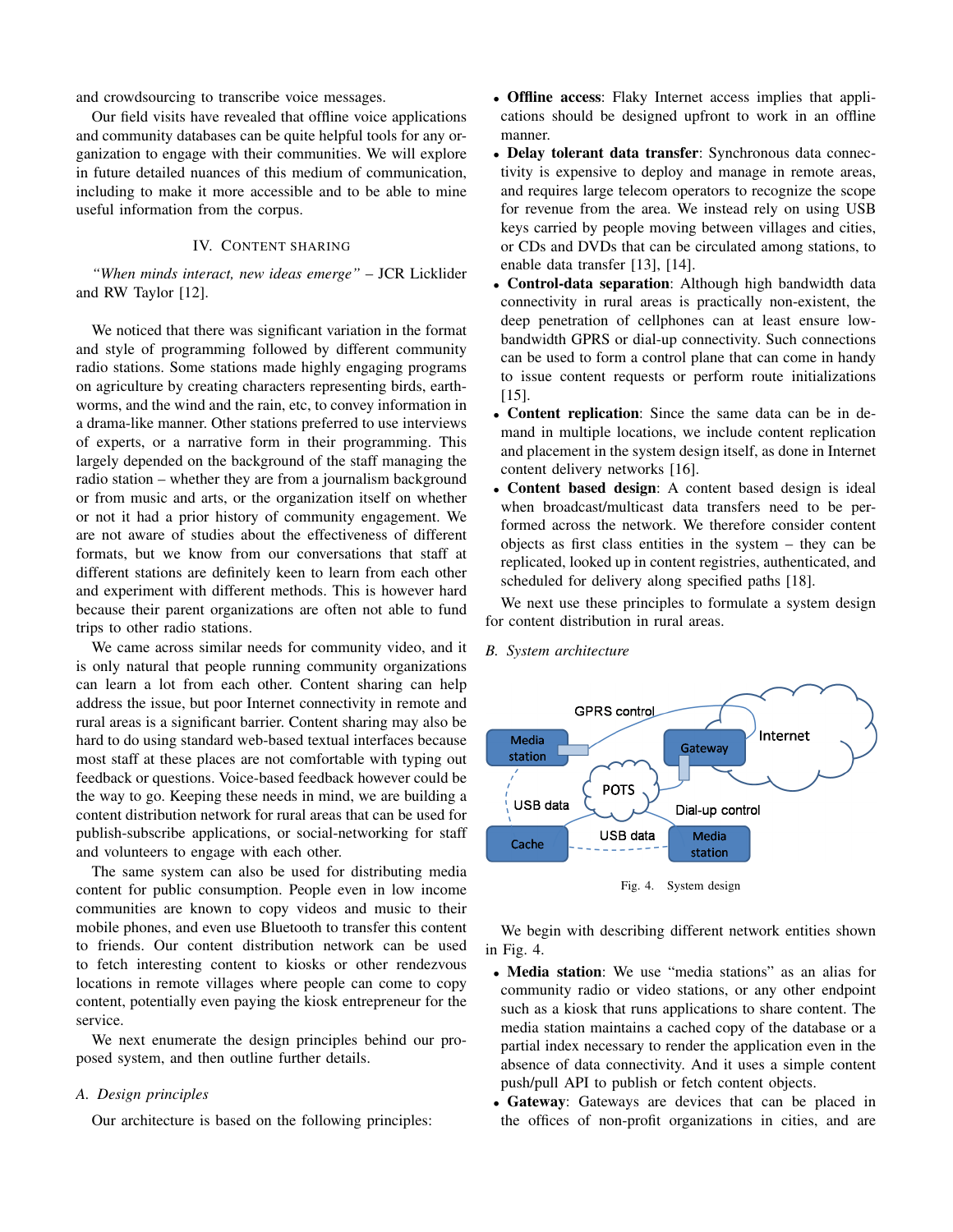assumed to have always-on Internet access. Media stations register with one or more gateways, and issue content push/pull requests over their control channel. The gateways are assumed to be aware of the network topology in their geographical neighborhood, and possibly also aware of approximate movement schedules of people carrying USB keys. They then use optimization algorithms to derive routes to move data to and from the media station and the Internet. They also keep track of multiple requests for the same content to be able to derive optimal replica locations.

- Content lookup service: The gateways consult a content lookup service in the Internet to obtain current replica locations. The lookup service is designed as a DNS-like service to maintain a distributed index for content objects, indexed on the URN of the content producer.
- Caches: Caches may run as modules on media stations and gateways, or even on independent nodes, and serve as content staging points. Whenever a node decides to hold a content object in cache, it registers the object with the lookup service. Similarly, whenever it purges an object, it unregisters the object from the lookup service. Caches also maintain a control connection with nearby gateways so that gateways can update them with content routing information. For example, the nodes can be instructed to copy specific content objects onto specific USB keys if the movement schedule of the keys is known in advance.
- Application servers: The application servers are assumed to run in the Internet. They maintain the master copy of databases and full indexes to run different applications. Local copies at media stations sync with the master copy by fetching updates, just as they would do to pull static content objects.

Based on this design, we are currently building a socialnetworking application that can function in an offline manner, and allows endusers to subscribe and browse through media collections from different stations, record voice feedback or ask questions, and publish their own content. We hope to deploy a first version of this system with a few community radio stations by December 2010.

Fig. 5 describes the same ideas in a network-stack view. Applications issue content push/pull requests which make their way to the gateway over the available control channels, and the gateway then initializes routes for data transfer over the network of caches. Applications are also responsible to periodically sync their databases, and are designed to work seamlessly in an offline manner off their local cached databases.

Interesting algorithmic issues arise if the system is to be scaled for large deployments. We are currently working on simulation studies around delay tolerant multicast of content, identification of optimal replica locations, and the inference of travel schedules of personnel. We are also engaging with a number of community organizations to gather data about movement of their staff and estimate content workload profiles, so that we can use this data as realistic parameters in our simulations.

#### V. NON-INTERMEDIATED SYSTEMS

The three pieces of work we described until now are essentially about assisting the intermediaries to work efficiently and ease interaction with their communities. Non-intermediated systems may seem unrealistic in this context because the people themselves do not have significant technological knowhow, and the only widely available devices are low-end mobile phones which currently lack rich features. User-generated content may therefore seem like an unrealistic proposition.

An interesting scantily experimented device though is the DVD player. DVD players to browse content, and mobile phones to take videos or photographs, could actually help create an alternate YouTube network for the bottom of the pyramid! DVD player penetration in rural areas is almost 15%, and they are known to offer substantial flexibility in menu design, good enough to actually put a browsable Wikipedia-subset on a DVD [19]! These devices can possibly offer a lot of flexibility in presenting media content in an interactive manner. Voice-based feedback from the people can then be solicited over mobile phones, and people can even be encouraged to use newer cellphone models with better cameras to be able to contribute content themselves. Thus, DVDs containing collections of user-generated content and feedback could emerge as a convenient mechanism to distribute grassroots content right down to the community individuals. DVD distribution is also simple because informal distribution networks for Bollywood and local films already exist in remote villages, and only need to be tapped in the right places to ensure widespread dissemination.

We are currently looking into creative ways of presenting content on DVDs, for example, as information streams overlaid on a browsable map that highlights content from different geographical areas. The content need not necessarily be video content per se, but can even be a slideshow of photographs with a voice-over. This could make it easier for people to submit user-generated contributions. Voice applications for community engagement such as the ones described in the earlier sections can then be used to get feedback from people about the content. This feedback can even be incorporated in the next month's DVD to provide continued interaction on the associated topic. The feedback can also be used to determine specific topics of interest to the community, and use it to package relevant content in the next DVD.

The actual process of writing out new DVDs every month, and offloading user generated content from mobile devices, can possibly be undertaken by kiosk operators in rural areas. Many of these entrepreneurs are already involved in computerized tasks such as digital photography and the editing of wedding videos, and thus already have the required skills [20]. In addition, the content distribution network can be used to distribute content among these remote kiosks in an asynchronous manner. We are currently bouncing all these ideas off a few community organizations, and plan to do a pilot deployment in the next few months.